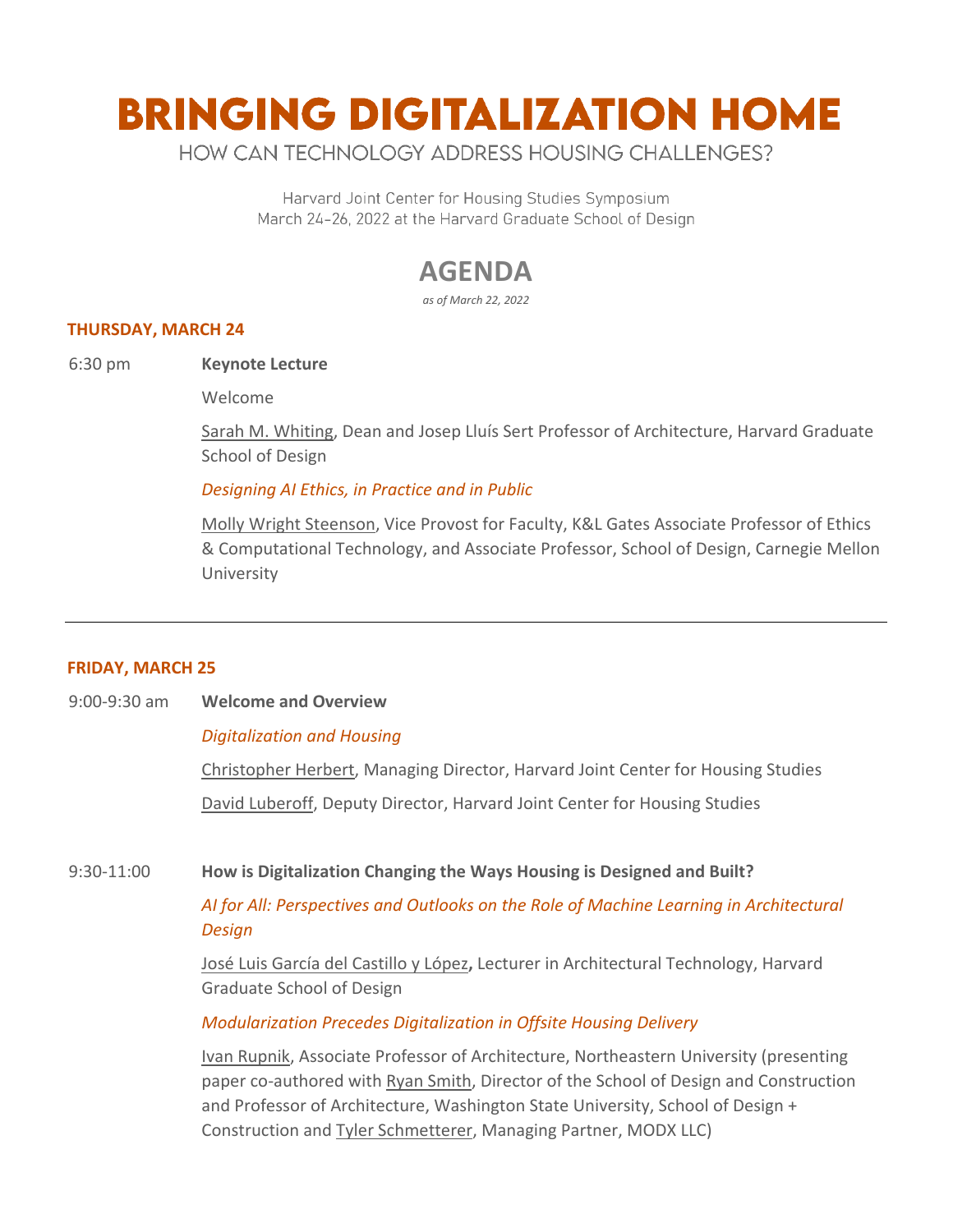#### *Commentators*

[Elizabeth Christoforetti,](https://www.gsd.harvard.edu/person/elizabeth-christoforetti/) Assistant Professor in Practice of Architecture, Harvard Graduate School of Design; Founding Principal, Supernormal

[Roger Krulak,](https://www.fullstackmodular.com/roger-krulak/) CEO, Full Stack Modular LLC

#### 11:00 am **BREAK**

#### 11:30-1:00 pm **How is Digitalization Changing Investments in Housing?**

*Big Capital, Precision Technologies, and Structural Power in the US Housing Market*

[Desiree Fields,](https://geography.berkeley.edu/desiree-fields) Assistant Professor of Geography and Global Metropolitan Studies, University of California, Berkeley

#### *Emerging Models in Residential Real Estate*

[Mike DelPrete,](https://www.mikedp.com/) Global Real Estate Strategist and Scholar-in-Residence, Leeds School of Business, University of Colorado Boulder

#### *Commentators*

[Roberto Charvel,](https://www.linkedin.com/in/robertocharvel/) Managing Partner, MatterScale Ventures; Founder, Vander Capital Partners

[Robert Goodspeed,](https://taubmancollege.umich.edu/faculty/directory/robert-goodspeed) Associate Professor of Urban and Regional Planning, Taubman College of Architecture and Urban Planning, University of Michigan

#### 1:00 pm **LUNCH**

#### 2:15-3:45 **How is Digitalization Transforming the Ways that People Find and Finance Housing?**

#### *Digitalization of the Housing Search: Homeseekers, Gatekeepers, and Market Legibility*

[Geoff Boeing,](https://priceschool.usc.edu/people/geoff-boeing/) Assistant Professor of Urban Planning and Spatial Analysis; Director, Urban Data Lab, Price School of Public Policy, USC (presenting paper co-authored with [Julia](https://scarp.ubc.ca/people/julia-harten)  [Harten,](https://scarp.ubc.ca/people/julia-harten) Assistant Professor, School of Community and Regional Planning, University of British Columbia and [Rocio Sanchez-Moyano,](https://www.frbsf.org/community-development/about/staff/rocio-sanchez-moyano/) Senior Researcher, Community Development, Federal Reserve Bank of San Francisco)

# *Algorithms for All: Has Digitalization in the Mortgage Market Expanded Access to Homeownership?*

[Vanessa Perry,](https://business.gwu.edu/vanessa-perry) Special Advisor to the Dean's Office, Professor of Marketing, and Professor of Strategic Management and Public Policy, GW School of Business (presenting paper co-authored with [Kirsten Martin,](https://kirstenmartin.net/) Mendoza College of Business, University of Notre Dame)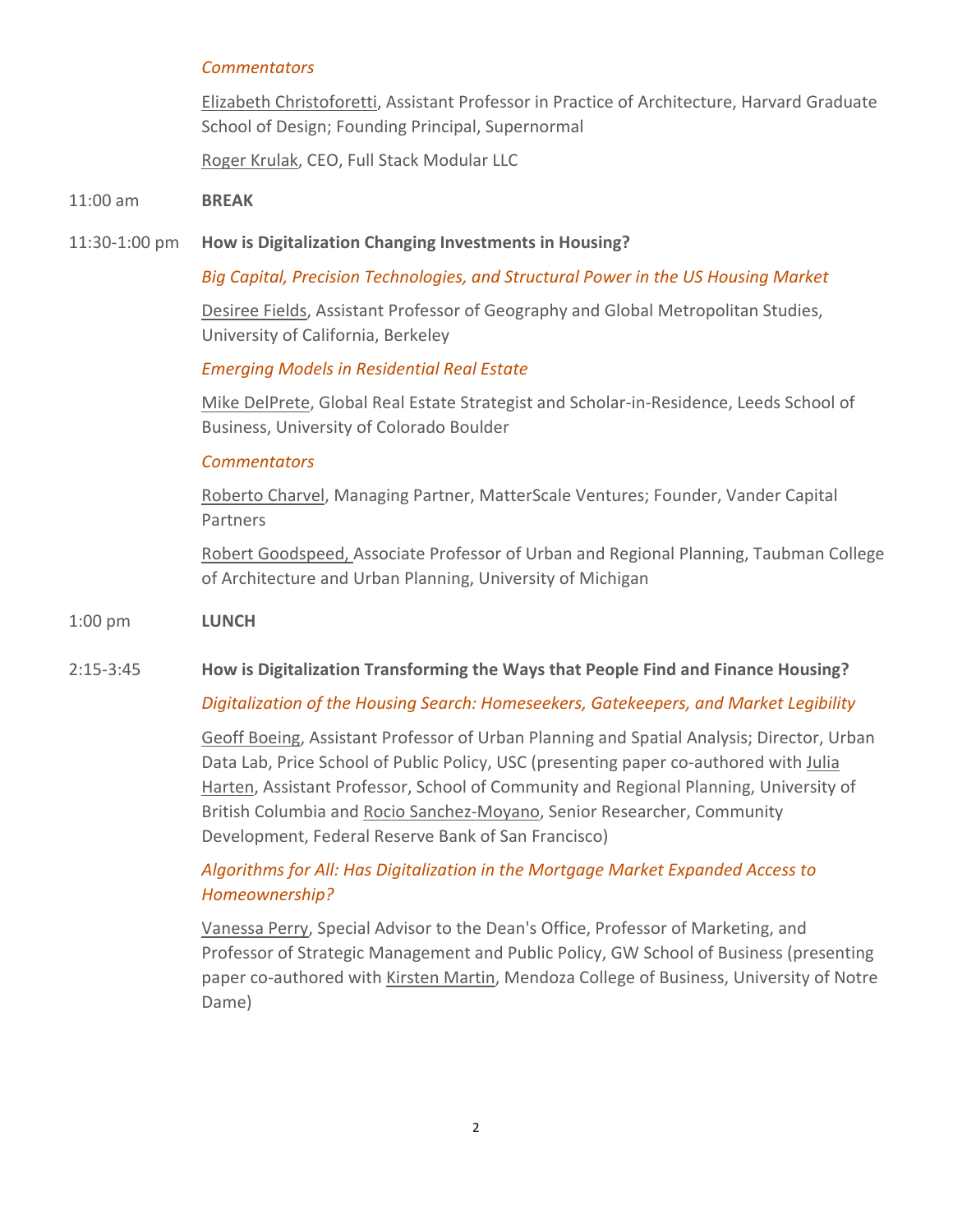# *Commentators*

[Laurie Goodman,](https://www.urban.org/author/laurie-goodman) Institute Fellow and Founder, Housing Finance Policy Center, Urban Institute

[Lauren Rhue,](https://www.laurenrhue.com/) Assistant Professor of Information Systems, Robert H. Smith School of Business, University of Maryland

3:45 pm **BREAK**

# 4:00-5:30 **How is Digitalization Transforming the Ways that Housing is Used?**

*Empowering Up, Powering Down: The Evolution, Effects, and Efforts to Digitize Energy Controls and Digitalize Energy Information in US Homes* 

[Carlos Martín,](https://www.jchs.harvard.edu/carlos-martin) Project Director, Remodeling Futures Program, Joint Center for Housing Studies, Harvard University; Rubenstein Fellow, Brookings Institution

# *Centering the Home in Conversations About Digital Technology to Support Older Adults Aging in Place*

[Jennifer Molinsky,](https://www.jchs.harvard.edu/staff/jennifer-molinsky) Senior Research Associate and Project Director, Housing an Aging Society Program, Joint Center for Housing Studies; Lecturer in Urban Planning, Graduate School of Design, Harvard University (presenting paper co-authored with Samara [Scheckler,](https://www.jchs.harvard.edu/staff/samara-scheckler) Research Associate, Joint Center for Housing Studies and [Bailey Hu,](https://www.jchs.harvard.edu/bailey-hu) Research Assistant, Joint Center for Housing Studies)

# *Commentators*

[Ann Forsyth,](https://www.gsd.harvard.edu/person/ann-forsyth/) Ruth and Frank Stanton Professor of Urban Planning, Harvard Graduate School of Design

[Therese Peffer,](https://cbe.berkeley.edu/about-us/people/therese-peffer/) Program Director, California Institute for Energy and Environment, Center for the Built Environment, University of California, Berkeley